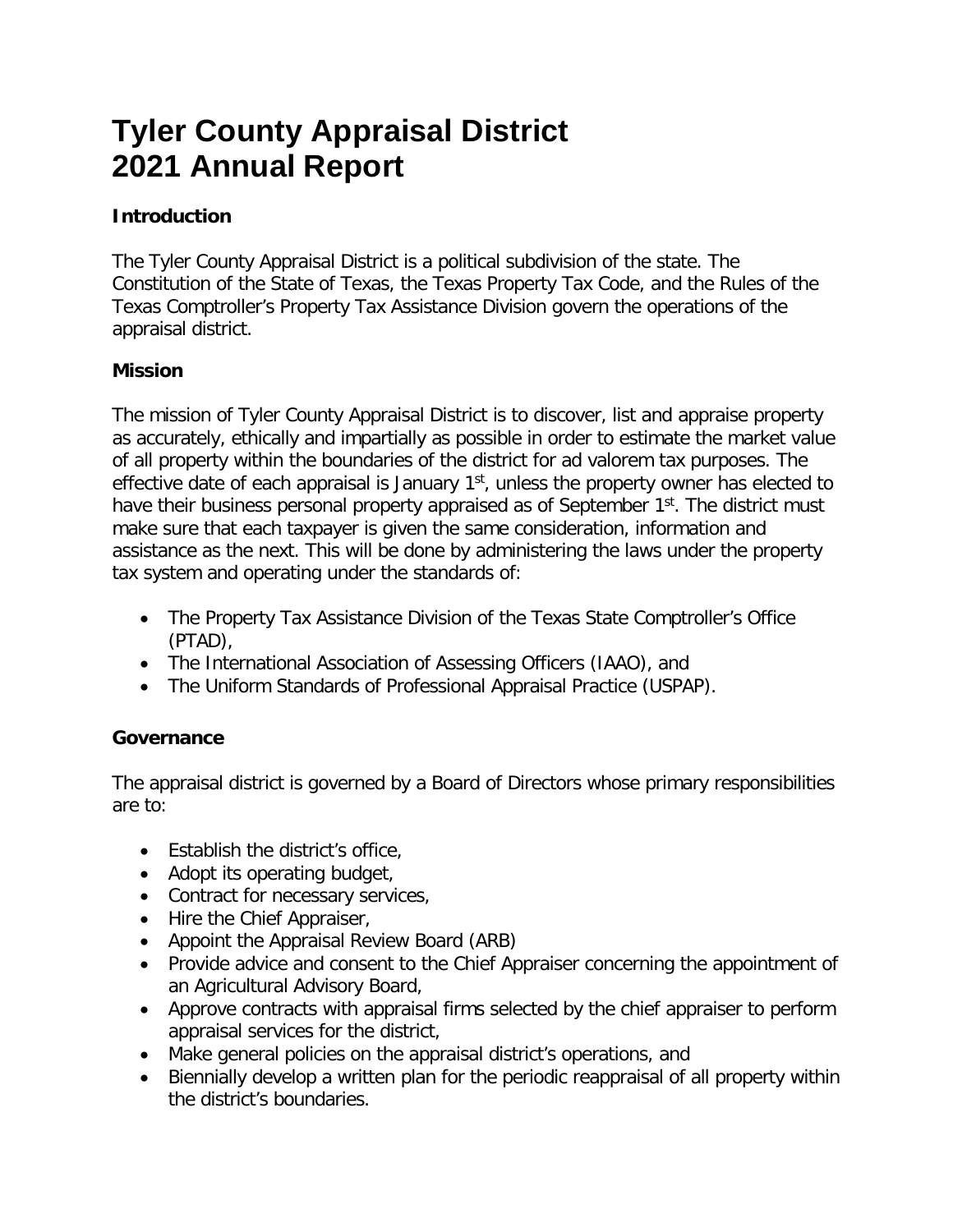To be eligible to serve on the board of directors, a person must have resided within the boundaries of the county for at least two years prior to their appointment. Their terms are staggered. There are no legal limits to the number of terms a board member can serve. The Chief Appraiser is the chief administrator of the appraisal district and is appointed by the board of directors. The chief appraiser must be licensed (or actively working toward licensing) as a Registered Professional Appraiser (RPA) through the Texas Department of Licensing and Regulation. A newly appointed Chief Appraiser must attend and complete the Chief Appraiser Institute.

Members to the Appraisal Review Board are appointed by the Board of Directors. ARB members serve two-year staggered terms. They are limited by law to serving no more than three consecutive 2-year terms. They must be certified by the Texas Comptroller as having attended required training. Their responsibility is to settle value disputes between the taxpayer and the chief appraiser. Their decisions regarding value are binding to the chief appraiser for the tax years protested. There are seven members, each representing a geographical area of the District.

The Agricultural Appraisal Advisory Board is appointed by the Chief Appraiser with the advice and consent of the Board of Directors. The Advisory Board assists the Chief Appraiser in determining typical practices and standards for agricultural and timberland activities in the district.

## **Taxing Jurisdictions**

The Tyler County Appraisal District is responsible for appraising all properties for each of the nineteen taxing jurisdictions that have territory located within the 937 square miles of Tyler County. The following taxing jurisdictions with territory in TCAD are:

- Tyler County
- Chester ISD
- Colmesneil ISD
- Spurger ISD
- Warren ISD
- Woodville ISD
- City of Ivanhoe
- City of Woodville
- Tyler County Hospital District
- Tyler County ESD #1 (Ivanhoe)
- Tyler County ESD #2 (Spurger)
- Tyler County ESD #3 (White Tail Ridge)
- Tyler County ESD  $#4$  (Warren)
- Tyler County ESD #5 (Dam B)
- Tyler County ESD #6 (Fred)
- Tyler County ESD #7 (Colmesneil)
- Tyler County ESD #8 (Village Mills)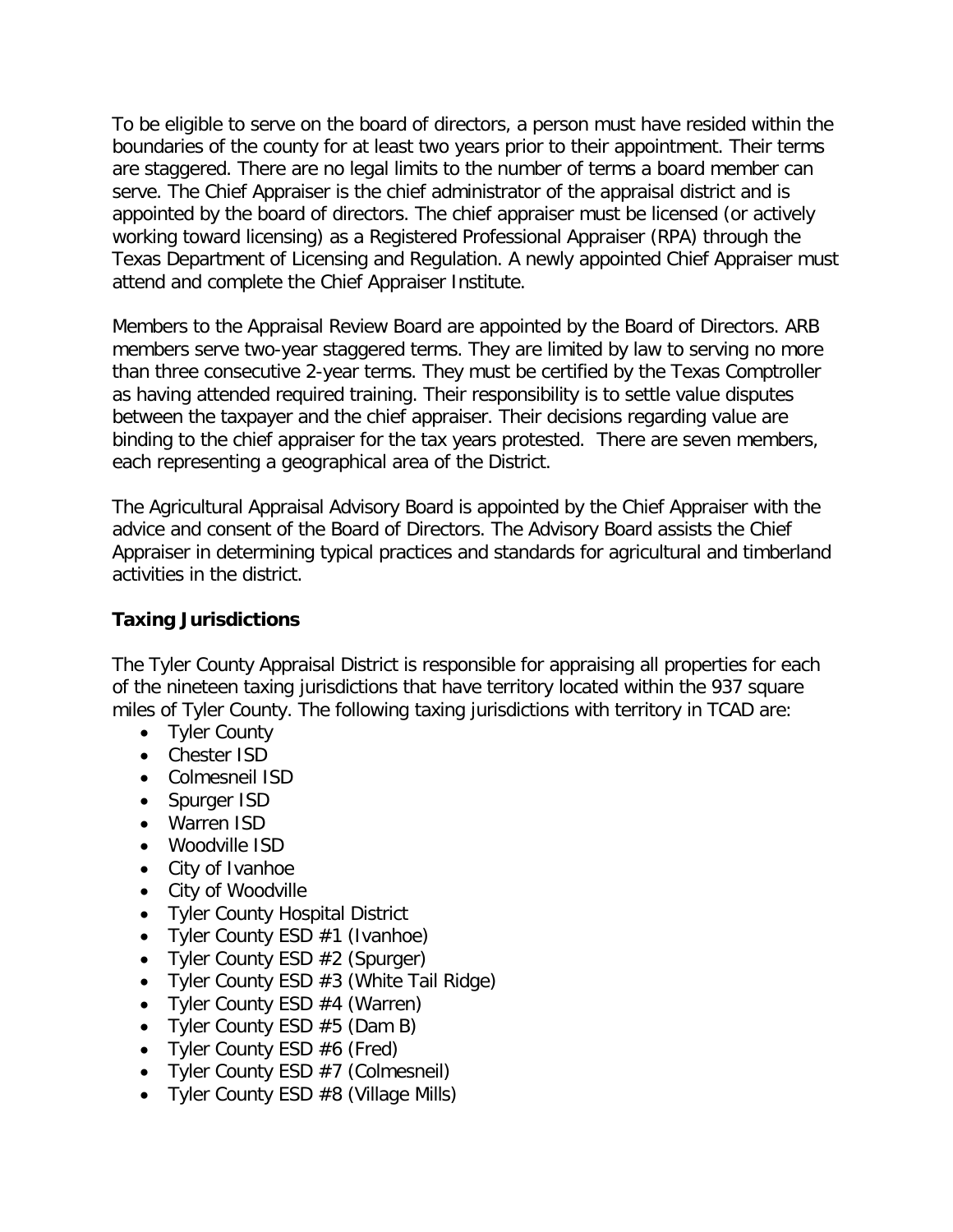- Lake Amanda Water Control and Improvement District
- Frog Pond Lake Water Control & Improvement

## **Property Types Appraised**

TCAD staff is responsible for appraising residential, commercial, land, and business personal property. TCAD contracts with Capitol Appraisal Group, LLC to appraise oil and gas properties, utilities, pipelines, industrial property, and industrial personal property in the district.

The total market value in Tyler County is \$3,156,791,492 and totaling 41,002 items or accounts. The following represents a summary of property types and their certified values for 2021 for Tyler County:

| Code           | <b>Property Type</b>                | <b>Parcel Count</b> | <b>Market Value</b> |
|----------------|-------------------------------------|---------------------|---------------------|
| A              | <b>Single Family Homes</b>          | 8,801               | 608143241           |
| <sub>B</sub>   | <b>Multi Family Homes</b>           | 9                   | 3,555,339           |
| С              | Vacant Lot                          | 7,070               | 30,486,687          |
| D              | Land Acreage                        | 5,739               | 1,350,239,589       |
| E              | Farm & Ranch Improvements           | 3,593               | 333,240,692         |
| F1             | <b>Commercial Real Property</b>     | 509                 | 57,917,135          |
| F <sub>2</sub> | <b>Industrial Real Property</b>     | 52                  | 53,239,587          |
| G              | Oil & Gas                           | 9,855               | 150,401,136         |
| J              | <b>Utilities</b>                    | 235                 | 93,504,894          |
| L1             | <b>Commercial Personal Property</b> | 679                 | 25,597,782          |
| L <sub>2</sub> | <b>Industrial Personal Property</b> | 223                 | 30,634,383          |
| M1             | Tangible Personal Mobile Home       | 797                 | 16,947,950          |
| O              | <b>Residential Inventory</b>        | 182                 | 390,056             |
| S              | Special Inventory                   | 8                   | 1,139,828           |
| X              | <b>Total Exempt Property</b>        | 6,150               | 401,353,192         |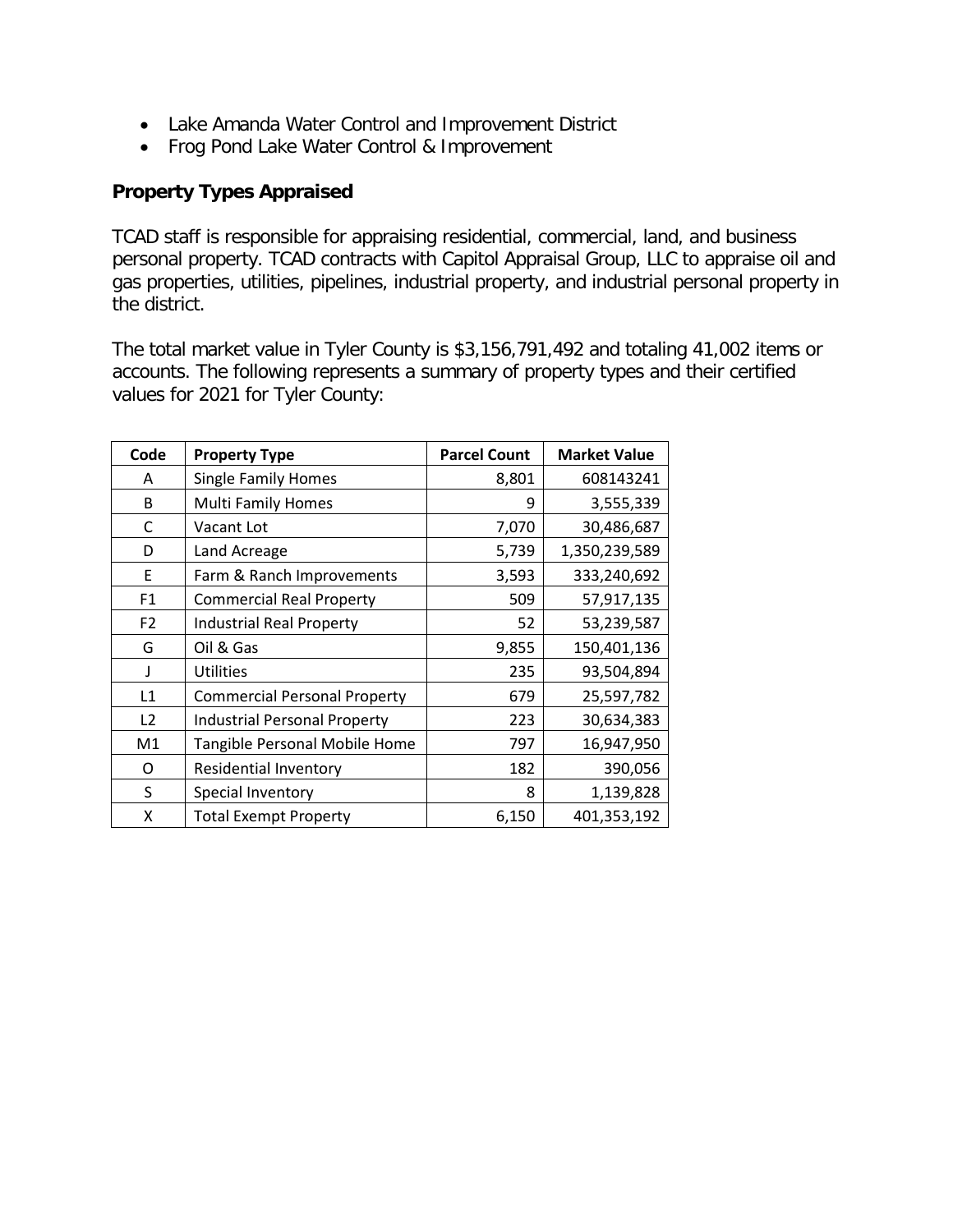# **Property Value Study Ratios**

A review of the State Comptroller's Property Value Study of the local school districts previously showed a lower than expected ratio of TCAD's appraisals compared to the State Comptroller values. But 2019 showed a marked improvement in those ratios as shown in the charts below.

| <b>COLMESNEIL</b>               | 2018      | 2019      |
|---------------------------------|-----------|-----------|
| <b>Single-Family Residences</b> | .87       | .94       |
| Land - Acreage                  | 1.03      | 1.02      |
| <b>Farm/Ranch Improvements</b>  | .83       | .97       |
| <b>Commercial Real</b>          | <b>NA</b> | <b>NA</b> |
| Oil & Gas                       | 1.01      | <b>NA</b> |
| <b>Utilities</b>                | .89       | .78       |
| <b>Overall</b>                  | .90       | .95       |

| <b>WOODVILLE</b>                | 2018      | 2019 |
|---------------------------------|-----------|------|
| <b>Single-Family Residences</b> | .78       | .93  |
| Land - Acreage                  | 1.02      | 1.00 |
| <b>Farm/Ranch Improvements</b>  | .63       | 1.29 |
| <b>Commercial Real</b>          | <b>NA</b> | .80  |
| Oil & Gas                       | .99       | 1.00 |
| <b>Utilities</b>                | .89       | .84  |
| <b>Overall</b>                  | .85       | .98  |

| <b>WARREN</b>                   | 2018      | 2019      |
|---------------------------------|-----------|-----------|
| <b>Single-Family Residences</b> | .79       | .94       |
| Land - Acreage                  | 1.02      | 1.01      |
| <b>Farm/Ranch Improvements</b>  | .74       | .86       |
| <b>Commercial Real</b>          | <b>NA</b> | <b>NA</b> |
| Oil & Gas                       | .98       | 1.01      |
| <b>Utilities</b>                | <b>NA</b> | .89       |
| <b>Overall</b>                  | .84       | .94       |

| <b>SPURGER</b>                  | 2018      | 2019      |
|---------------------------------|-----------|-----------|
| <b>Single-Family Residences</b> | <b>NA</b> | .98       |
| Land - Acreage                  | <b>NA</b> | 1.02      |
| <b>Farm/Ranch Improvements</b>  | <b>NA</b> | .90       |
| <b>Commercial Real</b>          | <b>NA</b> | <b>NA</b> |
| Oil & Gas                       | <b>NA</b> | .98       |
| <b>Utilities</b>                | <b>NA</b> | <b>NA</b> |
| <b>Overall</b>                  | 1.00      | .96       |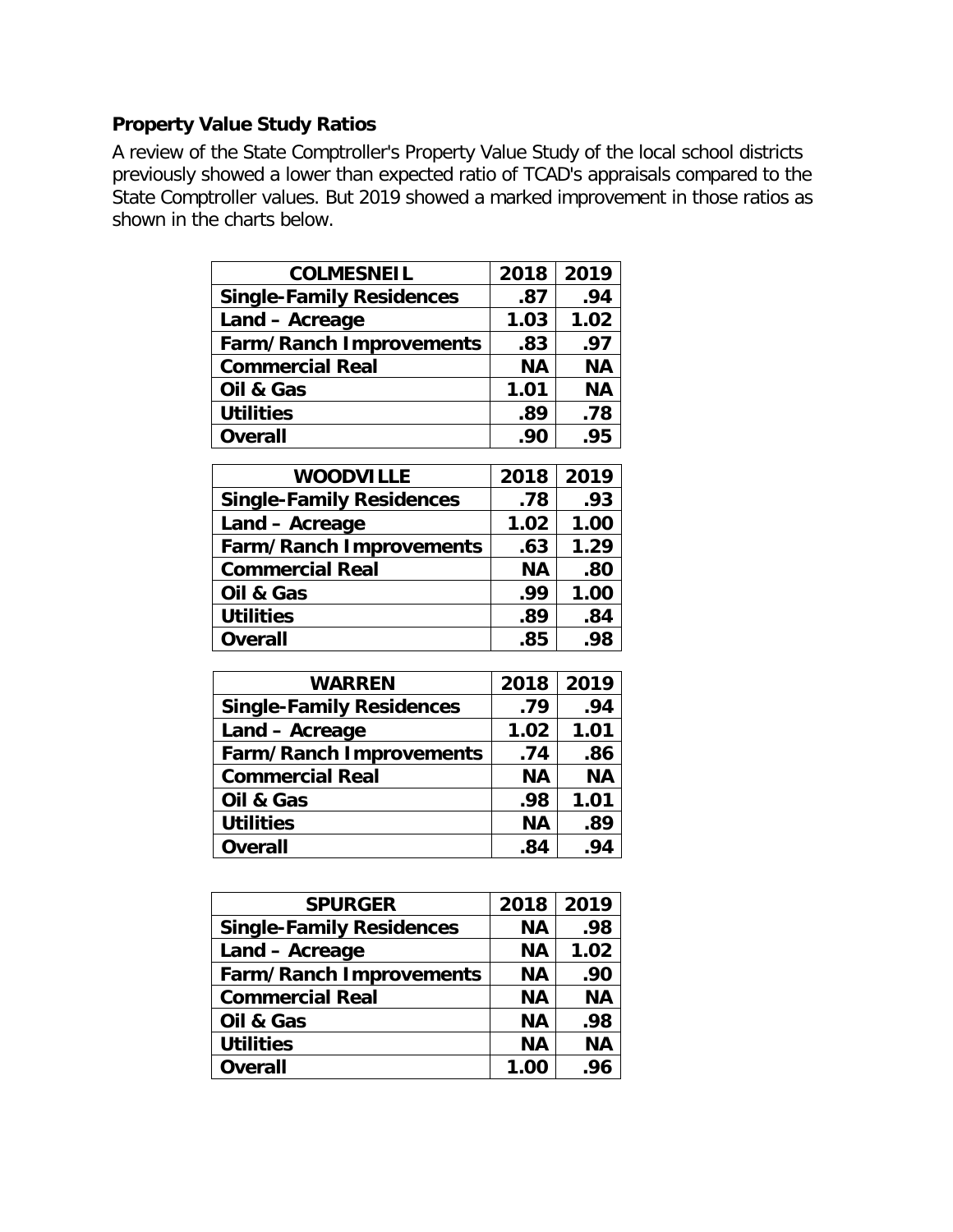| 2018      | 2019      |
|-----------|-----------|
| .85       | .97       |
| 1.03      | 1.02      |
| .80       | .95       |
| <b>NA</b> | <b>NA</b> |
| <b>NA</b> | <b>NA</b> |
| <b>NA</b> | .84       |
| .90       | .96       |
|           |           |

The standard would be to achieve a perfect 100% ratio. The acceptable range would be 90 to 100%. Overall, the TCAD ratio for all property was 0.95.

## **Reappraisal Plan**

A copy of the current Reappraisal Plan is available on the TCAD Website. The current reappraisal plan calls for the reappraisal of Woodville ISD including all of the City of Ivanhoe to be reappraised in 2016; Spurger & Warren in 2017; and Chester & Colmesneil in 2018. A new plan will be drafted, a public hearing conducted, and finally adopted before September 15, 2016.

Also, the land and residential schedules were updated to reflect the current market. These revisions were implemented District-wide for 2016.

## **Property Discovery**

The district aggressively seeks to discover all newly constructed or added property each year through examination of:

- City building permits
- Field discovery
- Filed Material/Mechanic's Liens
- Mobile home installation reports
- Electric connection reports
- Advertisements
- Railroad Commission Reports (oil/gas)
- Realtor and Appraisers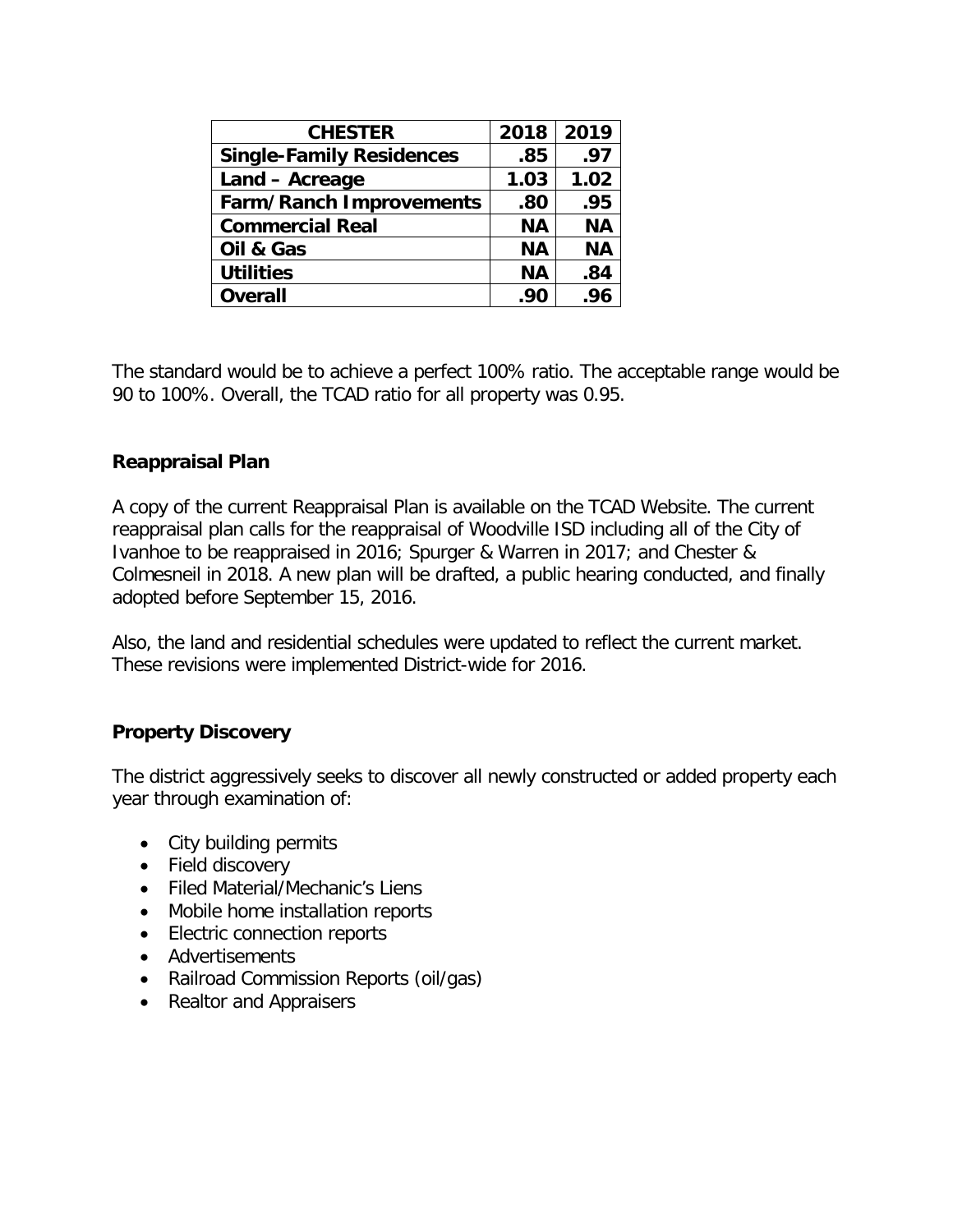## **Exemption Data**

Property owners may qualify for a variety of exemptions as provided by the Texas Constitution. Some of the most commonly occurring exemptions are described below. Other less commonly occurring exemptions are available and described in the Texas Property Tax Code, Chapter 11.

### **Residential Homestead**

The following chart represents the total exemption amounts available to homeowners who qualify for this exemption on homesites with a maximum of 20 acres:

|                              | <b>STATE</b><br><b>MANDATED</b> |          | <b>OPTIONAL</b>   |           |                    |                   |
|------------------------------|---------------------------------|----------|-------------------|-----------|--------------------|-------------------|
| <b>County</b>                | Regular                         | Over-65  | <b>Disability</b> | Regular % | Over <sub>65</sub> | <b>Disability</b> |
| <b>Tyler County</b>          | None                            | None     | None              | 20%       | \$11,400           | \$5,000           |
| <b>Cities</b>                |                                 |          |                   |           |                    |                   |
| City of Ivanhoe              | None                            | None     | None              | None      | \$5,000            | None              |
| City of Woodville            | None                            | None     | None              | None      | \$9,000            | None              |
| <b>Schools</b>               |                                 |          |                   |           |                    |                   |
| <b>Chester ISD</b>           | \$25,000                        | \$10,000 | \$10,000          | None      | None               | None              |
| Colmesneil ISD               | \$25,000                        | \$10,000 | \$10,000          | None      | None               | None              |
| Spurger ISD                  | \$25,000                        | \$10,000 | \$10,000          | None      | None               | None              |
| <b>Warren ISD</b>            | \$25,000                        | \$10,000 | \$10,000          | None      | None               | None              |
| Woodville ISD                | \$25,000                        | \$10,000 | \$10,000          | None      | None               | None              |
| <b>Special</b>               |                                 |          |                   |           |                    |                   |
| <b>Tyler County Hospital</b> | None                            | None     | None              | None      | \$11,400           | 5,000             |
| Tyler County ESD #1          | None                            | None     | None              | None      | None               | None              |
| Tyler County ESD #2          | None                            | None     | None              | None      | None               | None              |
| Tyler County ESD #3          | None                            | None     | None              | None      | None               | None              |
| Tyler County ESD #4          | None                            | None     | None              | None      | None               | None              |
| Tyler County ESD #5          | None                            | None     | None              | None      | None               | None              |
| Tyler County ESD #6          | None                            | None     | None              | None      | None               | None              |
| Tyler County ESD #7          | None                            | None     | None              | None      | None               | None              |
| Tyler County ESD #8          | None                            | None     | None              | None      | None               | None              |
| Lake Amanda WCID #1          | None                            | None     | None              | None      | None               | None              |
| Frog Pond Lake WCID #1       | None                            | None     | None              | None      | None               | None              |